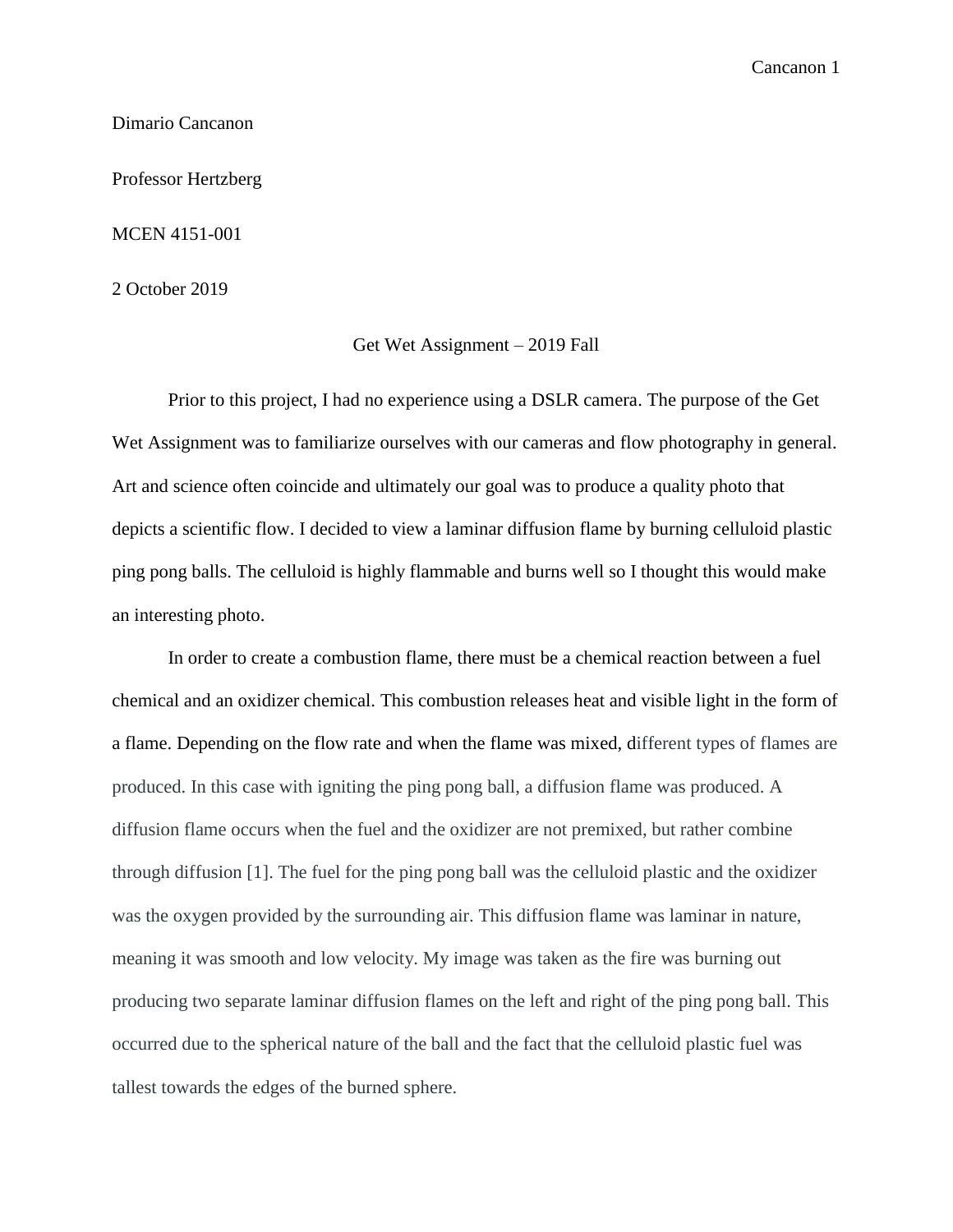Cancanon 2

The visualization technique used was the illumination of the flame itself. The materials used were 40 mm orange Pro-Penn 3-Star Table Tennis Balls, a long 10-inch butane lighter, a Nikon D3200 Camera, and a black table cloth. A diagram of the setup is shown in figure 1 below. A black table cloth was placed under the ping pong ball and over the box to create a black background. The image was taken outdoors under my deck to reduce the wind. As this picture was taken at night, the only lighting was the illumination from the flame itself. My girlfriend Aria helped me produce this image by lighting the ping pong ball on fire using the butane lighter, as I manually focused and captured images.



Figure 1: Side-view of the setup

I used a digital DSLR Nikon D3200 camera with an AF-S Nikkor lens. The focal length of the lens was 35mm and the maximum aperture of the lens is 1:1.8G. The distance from the object to the lens was roughly 6 inches and the object was 1.57 inches tall. The original image had a width of 6016 pixels and a height of 4000 pixels compared to the final image with a width of 3350 pixels and a height of 3267 pixels. The exposure specs are as follows: F-stop – f/8, exposure –  $1/15$  sec., ISO – 200, max aperture – 1.6, metering mode – center weighted average, and flash mode – no flash. I took over 50 photos using manual focus from multiple angles, before deciding on my image. I then manipulated the color curve and cropped the image using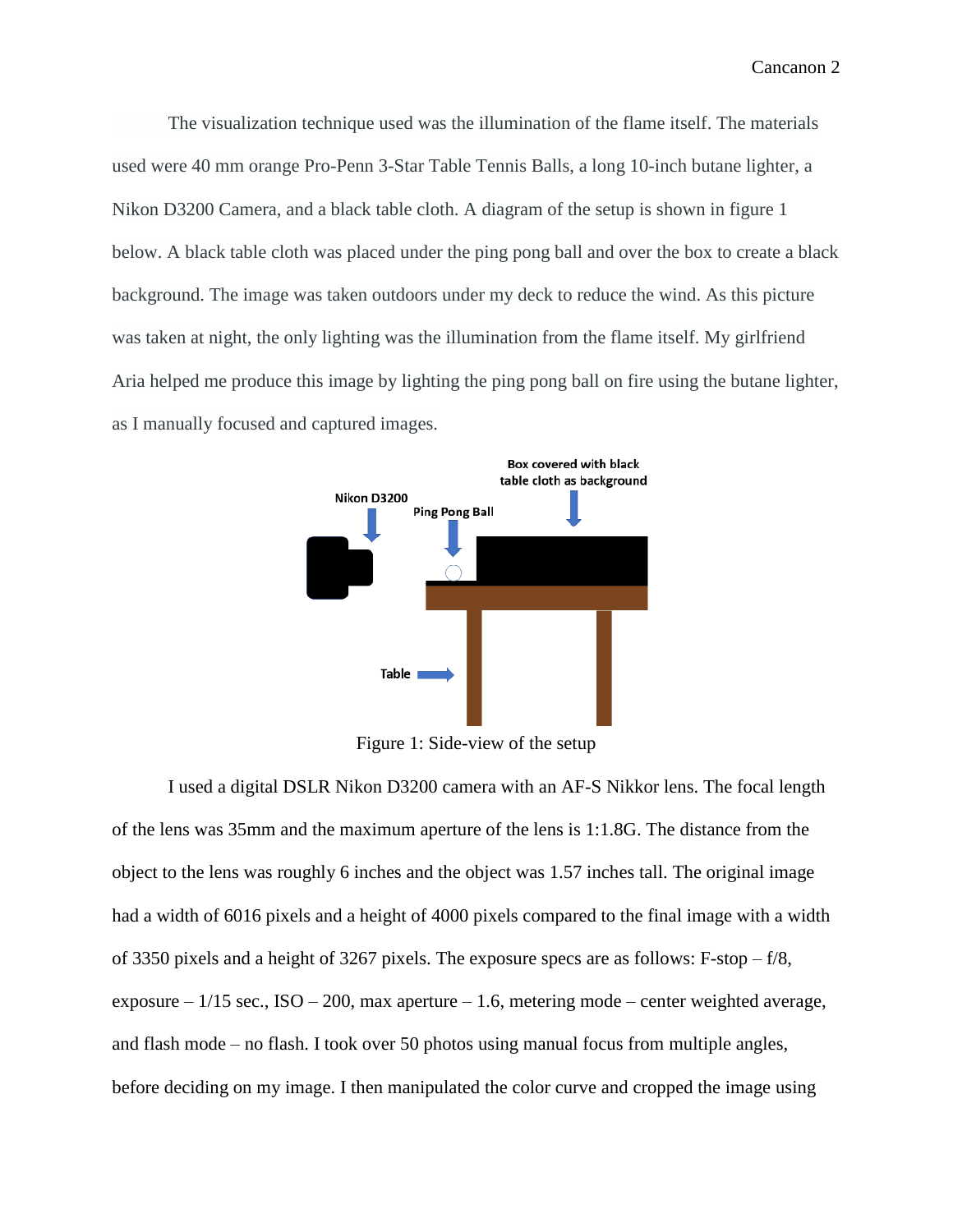GIMP 2.10 software. The adjusted curve is shown in figure 2 below. The original image is compared to the edited image in figure 3. I feel as if the editing highlights the flow better and puts the focus solely on the object. The editing enhances the image making it more balanced and visually appealing without altering the scientific details of the image.



Figure 2: Adjusted color curve in GIMP 2.10



Figure 3: Original (left) vs Edited (Right)

This image of a ping pong ball on fire reveals the flow of a laminar diffusion flame. It resembles a falling meteor, which creates a larger feel to the object. I like the focus on the object I achieved by using a black cloth background, but I was hoping to capture a clear image of a larger flame. The fluid physics are shown well as the flame is smooth in nature and the color gradient can be scene throughout the flame. I believe I fulfilled my image intent but would like to improve my manual focus and exposure setting skills.